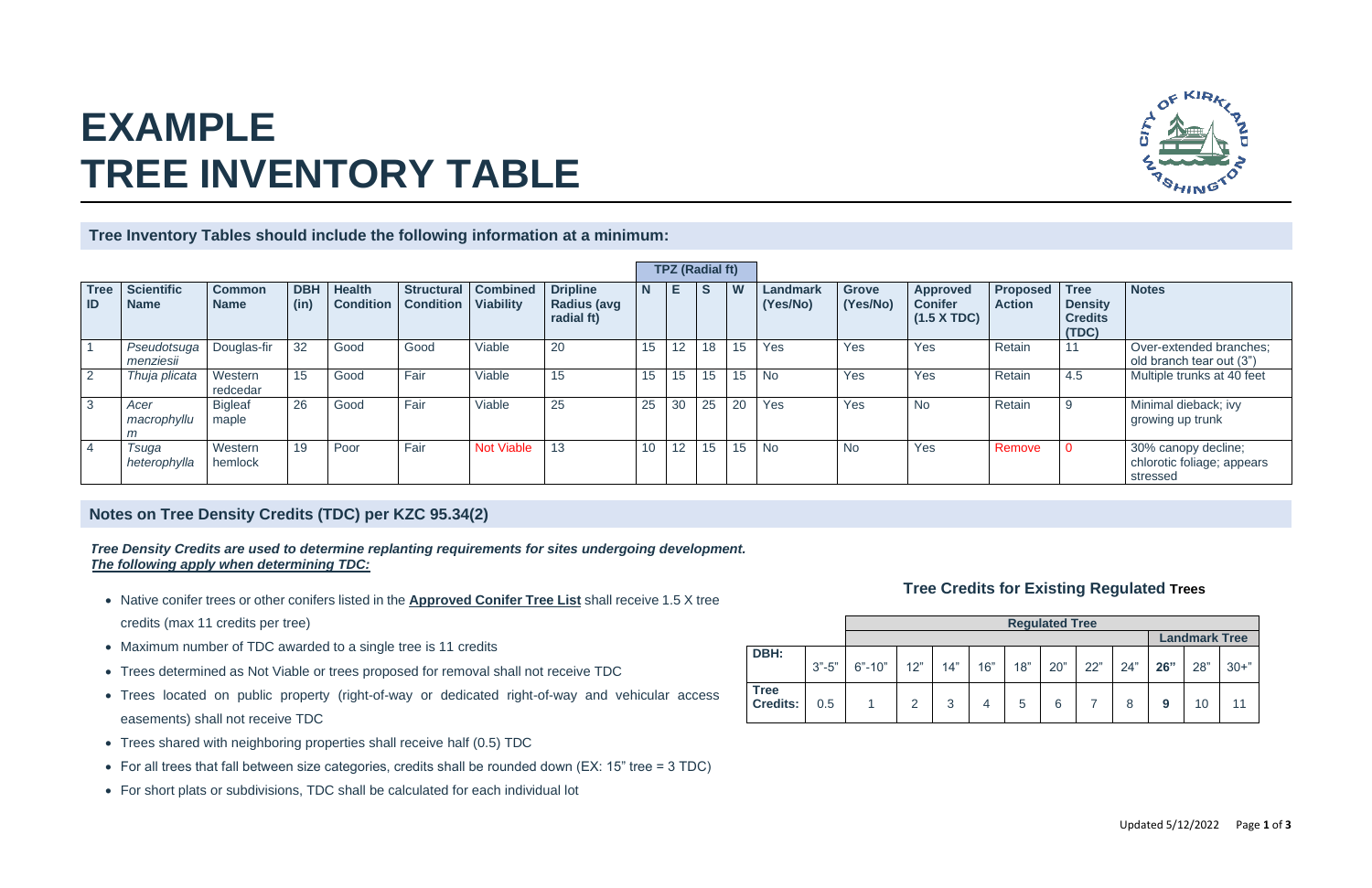| <b>Species</b><br><b>Tolerance to</b><br><b>Construction</b><br><b>Damage</b> | <b>Relative</b><br><b>Tree Age</b> | <b>TPZ</b><br><b>Multiplication</b><br><b>Factor</b> |
|-------------------------------------------------------------------------------|------------------------------------|------------------------------------------------------|
|                                                                               | Young                              | 6                                                    |
| High                                                                          | <b>Mature</b>                      | 8                                                    |
|                                                                               | Overmature                         | 12                                                   |
|                                                                               | Young                              | 8                                                    |
| Medium                                                                        | <b>Mature</b>                      | 12                                                   |
|                                                                               | Overmature                         | 15                                                   |
|                                                                               | Young                              | 12                                                   |
| Low                                                                           | <b>Mature</b>                      | 15                                                   |
|                                                                               | Overmature                         | 18                                                   |



(distance from the trunk to the TPZ fencing).

**Dripline –** The distance from the tree trunk that is equal to the furthest extent of the tree's crown. For trees with asymmetrical crowns, the dripline shall be measured in all four cardinal directions (North, South, East, West).

**Health and Structural Condition –** See Table 1 on Page 3 below

**Tree Protection Zone (TPZ)** – A defined area within and including an outer boundary, as determined by a Qualified Professional Arborist, in which certain activities are prohibited or restricted to prevent or minimize potential impacts from construction or development, applicable to individual trees or groups of tree trunks, roots and soil. TPZ is measured in feet from the face of the trunk and may be determined using Critical Root Zone, dripline, exploratory root excavations or other methodologies. The TPZ is variable depending on species, age and health of the tree, soil conditions and proposed construction. TPZ denotes the location of tree protection fencing.

**Combined Viability –** See Table 2 on Page 3 below

**Landmark Tree –** A regulated tree with a minimum 26-inch DBH.

Grove – A group of three or more viable regulated trees with overlapping or touching crowns that are located on a proposed development site; one of which is located in a required yard.

#### **Applicable Definitions per KZC 95.10**

**Diameter at Breast Height (DBH)** – The diameter or thickness of a tree trunk measured at 4.5 feet above average grade. For trees with multiple trunks at 4.5 feet height, only trunks 3" DBH or greater shall be included. Where a tree splits into several trunks close to ground level, the DBH for the tree is the square root of the sum of the DBH for each individual stem squared (example with 3 trunks: DBH = square root  $[(stem1)^2 + (stem2)^2 + (stem3)^2]$ ). If a tree has been removed and only the stump remains that is below 4.5 feet tall, the size of the tree shall be the diameter of the top of the stump.

#### **Recommendations for Calculating the Tree Protection Zone (TPZ)**

The TPZ is the area beneath and around a tree where roots are essential to tree viability and stability. The TPZ is defined by the Qualified Professional Arborist and is the area surrounding the trunk designated to protect roots and soil. There are many methods for determining the TPZ; two of the most common methods are the tree's dripline or an area of one (1) foot for every one (1) inch of trunk diameter. The Qualified Professional Arborist should apply their experience and observations of site conditions and existing tree condition when determining the TPZ.

Another Best Management Practice (BMP) for determining the TPZ utilizes a multiplication factor based on the trunk diameter. This method considers the species tolerance to construction damage and relative tree age to calculate the TPZ. Figure 1 shows the information and categories for calculating the TPZ using this method.

Example: A 26" DBH Douglas-fir tree with a high tolerance to construction damages that is of mature age would receive a TPZ as follows:

> *Figure 1. Best Management Practices: Managing Trees During Construction 2016 (Kelby Fite & E. Thomas Smiley)*

*Figure 2. Excerpt from BMP: Managing Trees During* 

*Construction 2016 (Kelby Fite & E. Thomas Smiley)*

26" DBH X 8 / 12" =

**17' TPZ (rounded down from 17.3)**